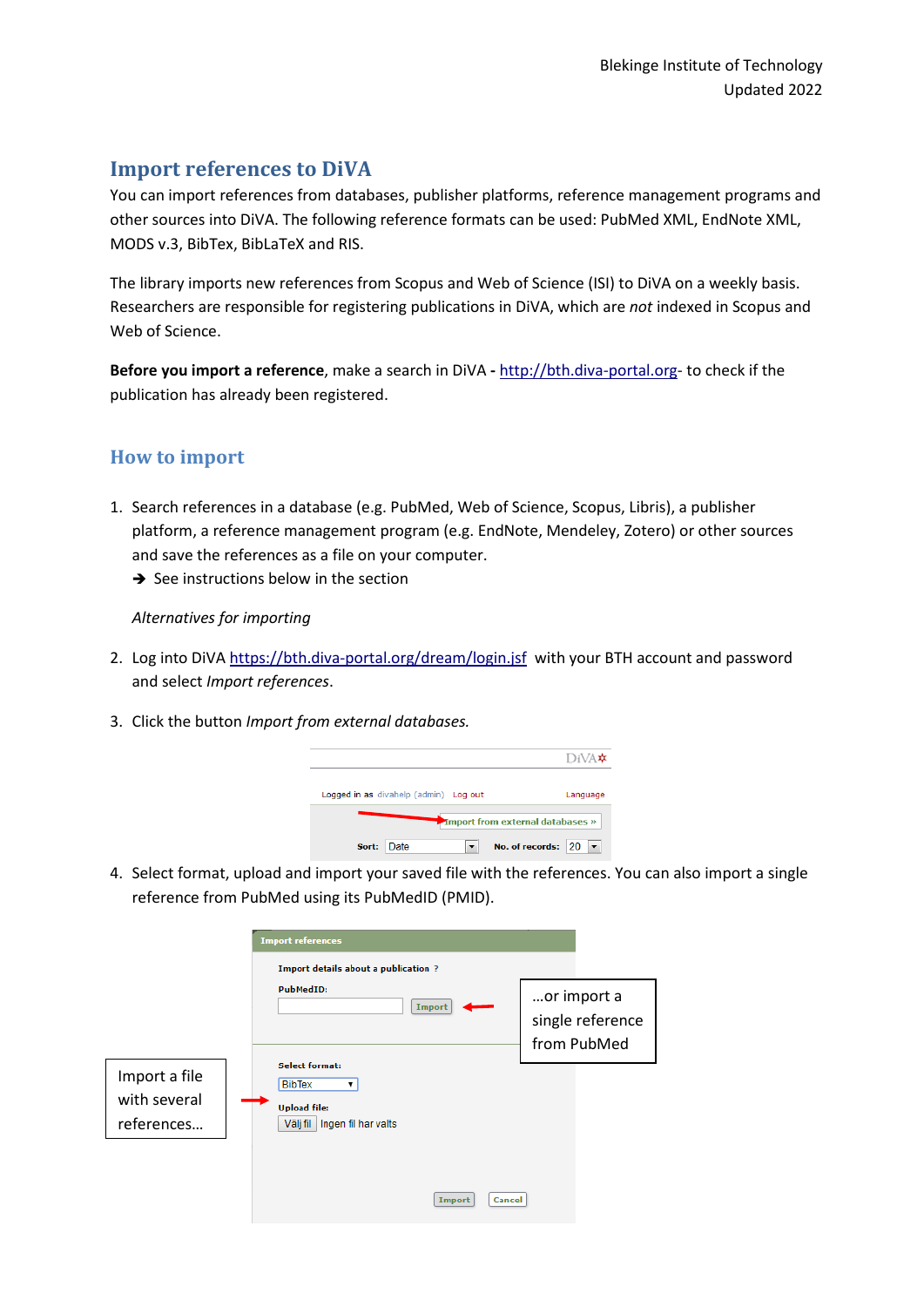The reference or references that you have imported are displayed under *List imported details*.

| Uppsala University Library   DiVA Helpdesk   DiVA Search   Help                                                                                                                                                                                                                 |                                                                                                                                                                                                                                                                                                                          | $DiVA$ $\star$                                                                |
|---------------------------------------------------------------------------------------------------------------------------------------------------------------------------------------------------------------------------------------------------------------------------------|--------------------------------------------------------------------------------------------------------------------------------------------------------------------------------------------------------------------------------------------------------------------------------------------------------------------------|-------------------------------------------------------------------------------|
| <b>Import references</b>                                                                                                                                                                                                                                                        | Logged in as divahelp (admin) Log out                                                                                                                                                                                                                                                                                    | Language                                                                      |
| $\leftarrow$ Back                                                                                                                                                                                                                                                               | Import from external databases »                                                                                                                                                                                                                                                                                         |                                                                               |
| <b>List imported details: ?</b>                                                                                                                                                                                                                                                 | $\blacktriangledown$<br>Sort: Date<br>No. of records: $20$ $\blacktriangledown$                                                                                                                                                                                                                                          |                                                                               |
| $1 - 3$ of 3<br>Jansson, O / Mortality Trends in Subjects With and Without Diabetes During 33 Years of Follow-up / 2010 / Artikel i tidskrift / 2010-05-07<br>2010-05-07<br>the same identifier was already registrated in DiVA when this record was imported.)<br>$1 - 3$ of 3 | Craddock, Nick / Genome-wide association study of CNVs in 16,000 cases of eight common diseases and 3,000 shared controls / 2010 / Artikel i tidskrift /<br>Hagberg, E / Vascular endothelial growth factor B controls endothelial fatty acid uptake / 2010 / Artikel i tidskrift / 2010-05-07 (Duplicate. A record with | Click on <b>X</b> to remove<br><u>(၂</u><br>a reference from the<br>×<br>list |
| $\leftarrow$ Back                                                                                                                                                                                                                                                               |                                                                                                                                                                                                                                                                                                                          |                                                                               |

- $\rightarrow$  The text "Duplicate..." after a reference means that there already is a publication with the same DOI, ISI-id or PubMed-id in DiVA. Click on the reference if you want to edit the existing DiVA-record.
- *Register/Publish in DiVA*. Continue to the step *Review/Publish* and click *Submit* to publish the 5. Click on each reference to add the *organisational affiliation, full first name and local user-id for all BTH authors*, as well as any other details according to the Quick Reference Guide called reference in DiVA. References are visible immediately in DiVA, however full text files and/or other attachments are checked by a librarian before they are published in DiVA.

<span id="page-1-0"></span> References that you have imported to DiVA but have not yet edited and/or submitted will appear under *List imported details* the next time you log in.

### **Alternatives for importing**

(click on a heading to go to the section)

- *[A. Import a single reference from PubMed](#page-2-0)*
- *[C. Import a file with references from Web of Science \(ISI\)](#page-2-1)*
- *[D. Import a file with references from a reference management program](#page-4-0)*
- *[E. Import a file with references from many other DiVA databases \(e.g. other universities or](#page-4-1)  [organisations\)](#page-4-1)*
- *[F. Import a file with references from other sources \(e.g. ORCiD,Scopus, Libris…\)](#page-6-0)*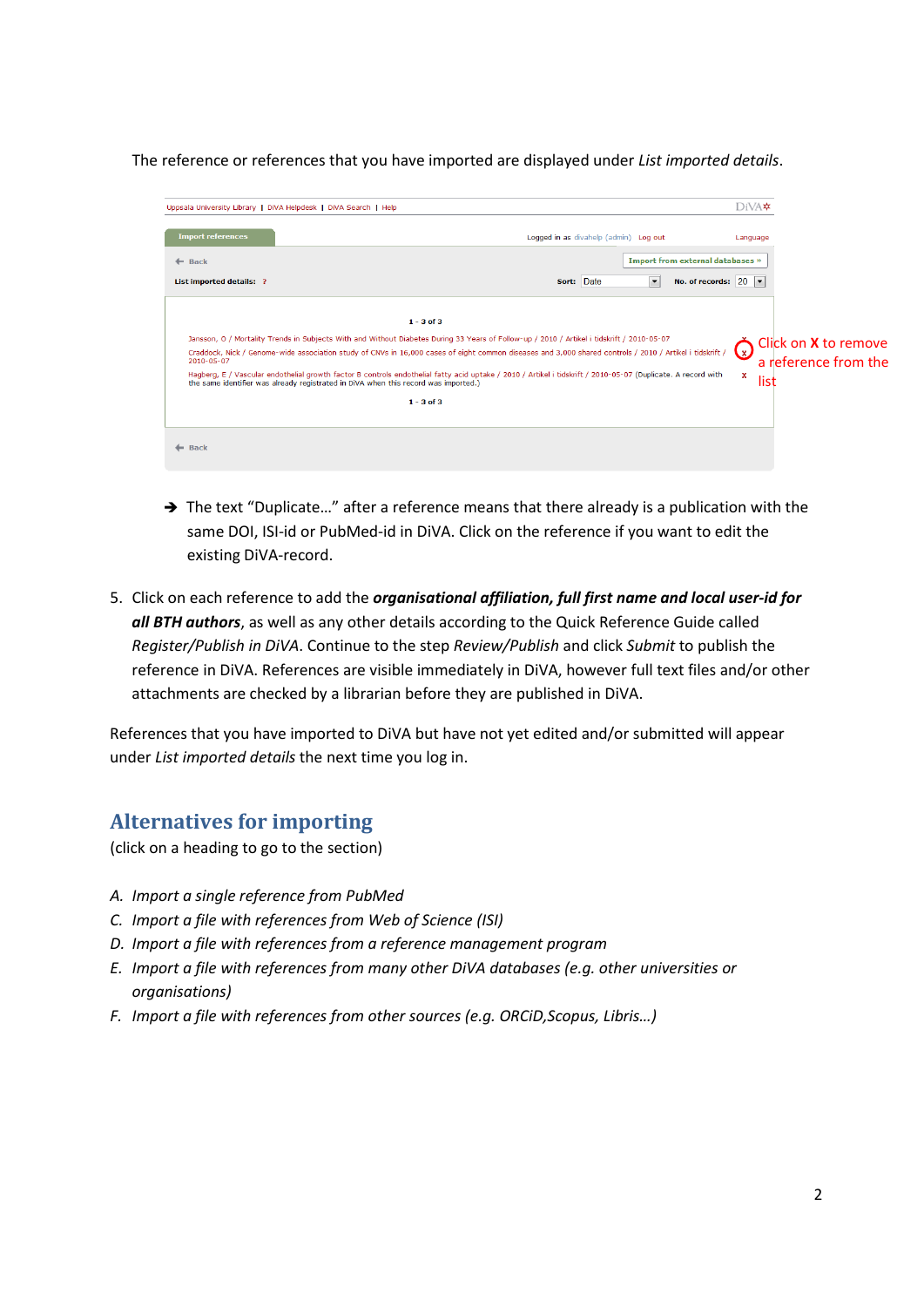### <span id="page-2-0"></span>A. Import a single reference from PubMed

Fill in the publication's PubMed ID (PMID) and click Import.

You will find the PMID for your publication in PubMed:

| J Med Chem. 2004 Jan 1;47(1):110-22.<br>PMID 14695825 PubMed - indexed for MEDLINE]<br><b>Related Articles</b> | <b>Import references</b><br><b>Import details about a publication?</b><br><b>PubMedID:</b><br>14695825<br>Import |  |
|----------------------------------------------------------------------------------------------------------------|------------------------------------------------------------------------------------------------------------------|--|
| <b>Select format:</b><br>PubMed XML ▼<br><b>Upload file:</b><br>Ingen fil har valts<br>Välj fil<br>Import      | <b>Cancel</b>                                                                                                    |  |

### <span id="page-2-1"></span>**B. Import a file with references from Web of Science (ISI)**

Do a search in Web of Science and mark the records that you want to import. Go to Export (at the top of the page) and select RIS from the drop down list.



A window will open. Select Full Record from the drop down list for Record Content. Click on the Export button to save the file on your computer.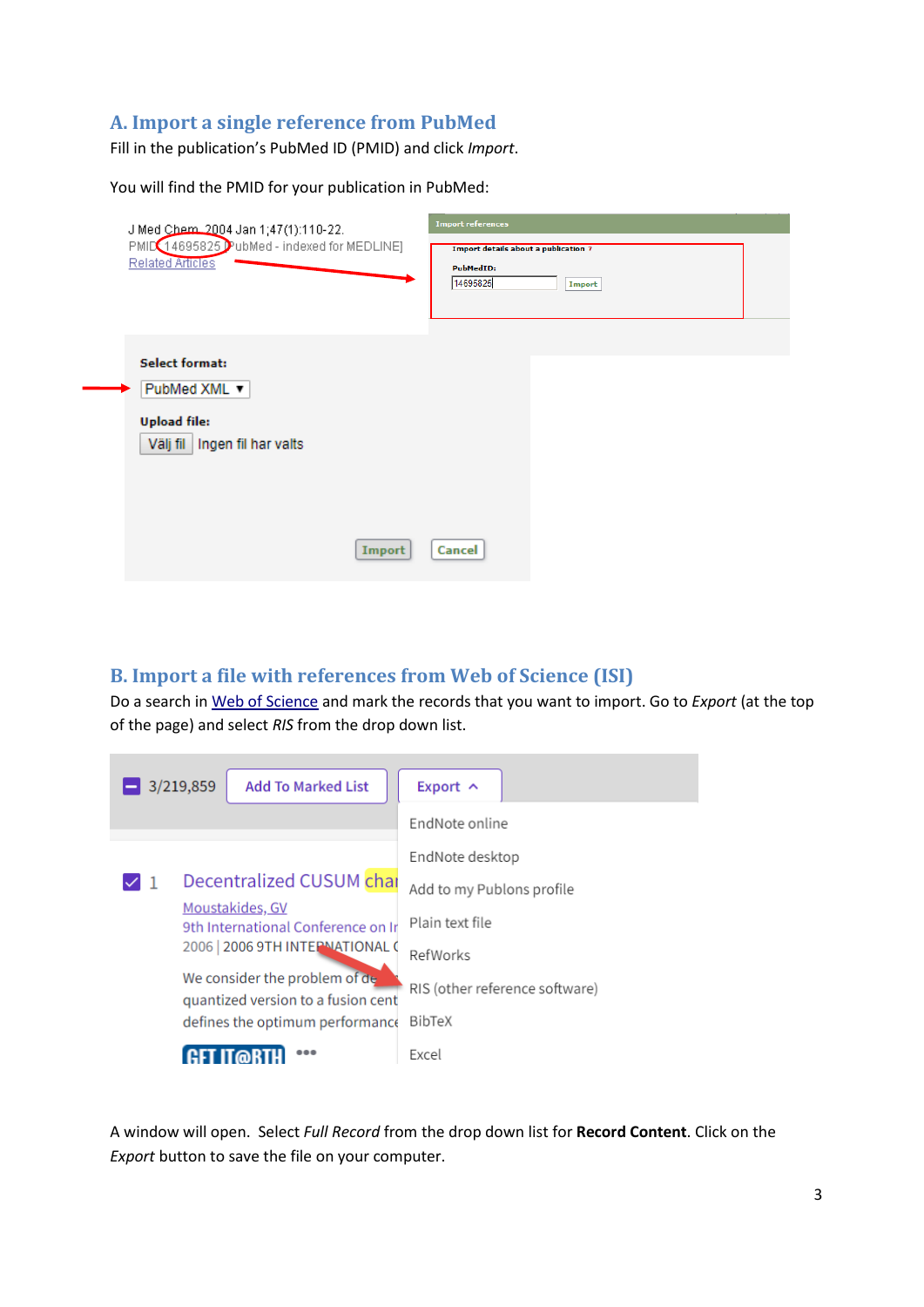# Export Records to RIS File

| Record Options                             |              |    |      |  |
|--------------------------------------------|--------------|----|------|--|
| (O) You have selected 3 results for export |              |    |      |  |
| () All records on page                     |              |    |      |  |
| Records from:                              | $\mathbf{1}$ | to | 1000 |  |
| No more than 1000 records at a time        |              |    |      |  |
| Record Content:                            |              |    |      |  |
| <b>Full Record</b>                         |              |    |      |  |
| Cancel<br>Export                           |              |    |      |  |

 file on your computer and upload it to DiVA. The file is called *savedrecs.txt* unless you gave it another To import the file into DiVA select *RIS* under *Select format*. Click *Välj fil* (Browse) in order to locate the name. Then click *Import*.

| Importera uppgifter                          |
|----------------------------------------------|
| Importera uppgifter om publikation ?         |
| <b>PubMedID:</b><br><b>Importera</b>         |
| Välj format:<br><b>RIS</b><br>◡              |
| Ladda upp fil:<br>Välj fil<br>Ingen fil vald |
| <b>Importera</b><br><b>Avbryt</b>            |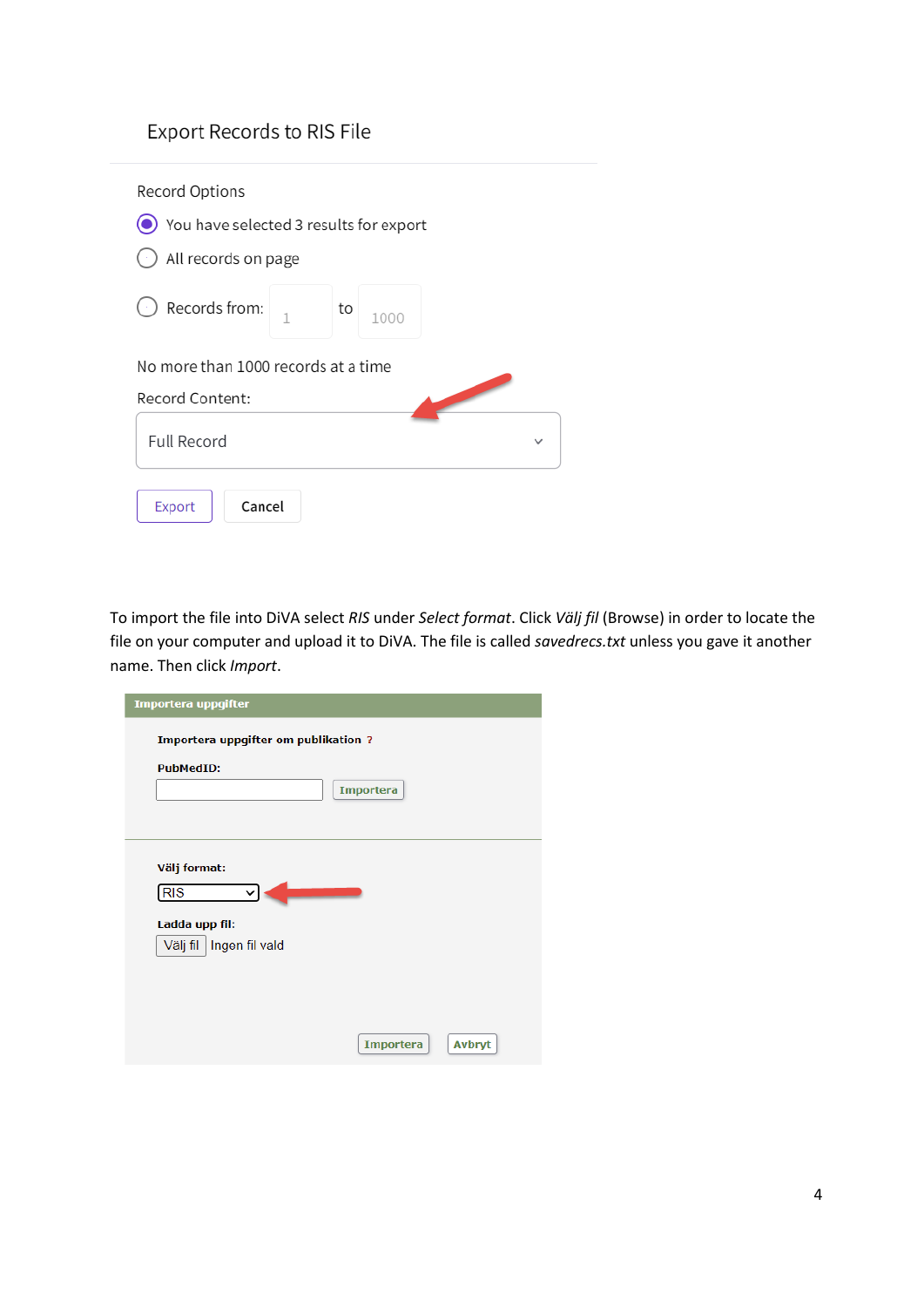#### <span id="page-4-0"></span>**C. Import a file with references from a reference management program**

 Open the reference management program and mark the references that you want to export. Then use the options in the program to export references.

 EndNote XML, BibTex, BibLaTeX or RIS. When prompted to choose a format the following formats will work when importing to DiVA:

If asked about encoding format, choose *Unicode (UTF-8).* 

Save the file on your computer.

 from the reference management program. Click on *Välj fil* (Browse) to select the file on your computer. Then click *Import*. In DiVA you can import the references by selecting the same format that was chosen when exporting

# <span id="page-4-1"></span>**D. Import a file with references from other DiVA databases (e.g. from other universities or organizations)**

Search for your publications in the other university's DiVA.

Change the settings for *Rows per page* so that all publications are displayed on the same page, then choose *Select all*.



 select *Save link as* and save the file on your computer. Click on the link called *Export*, then right-hand click on the reference format *Mods (or BibTex)*,

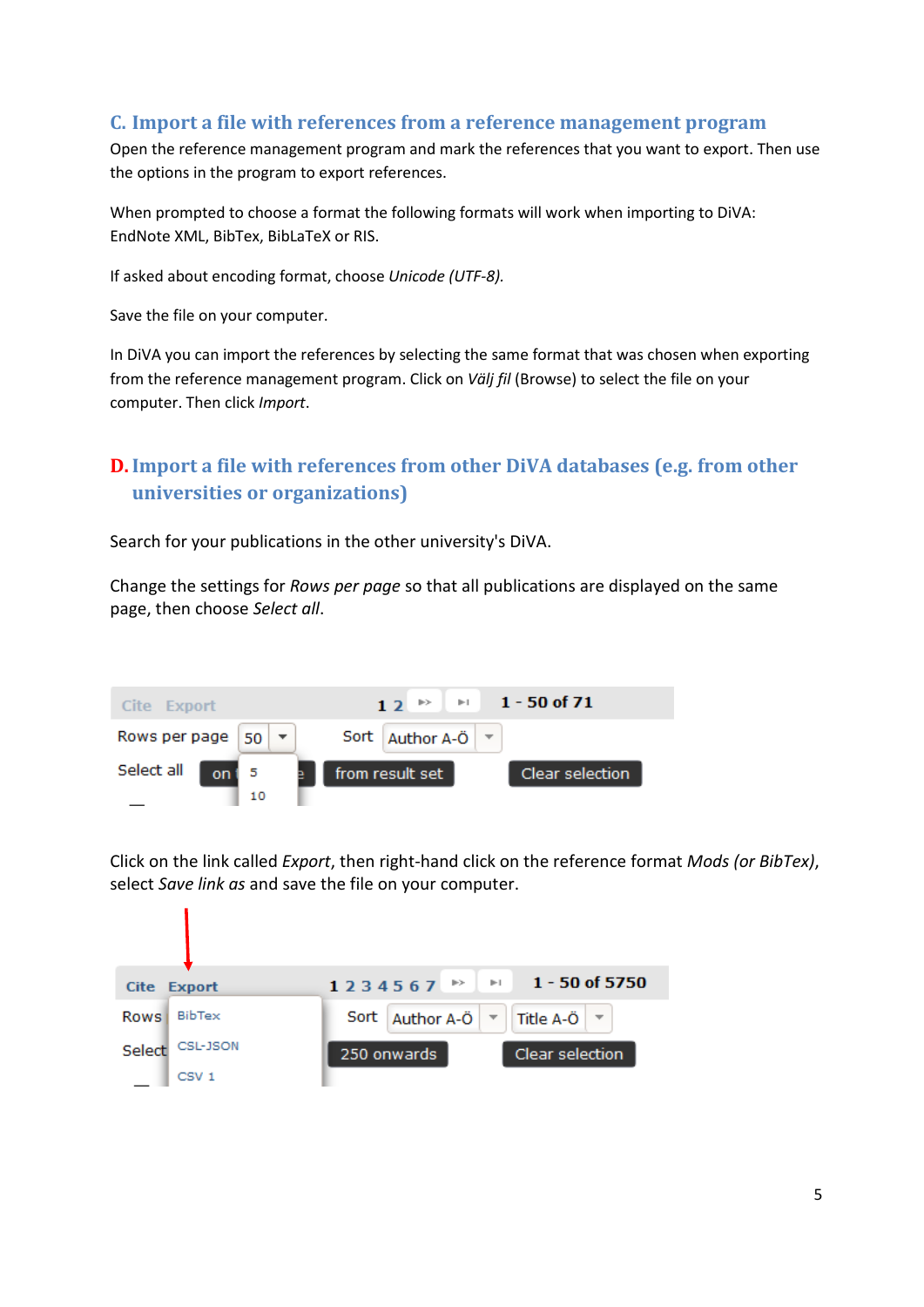Log on to DiVA at BTH, select Import references and click on Import from external databases. Select the format MODS V3 (or BibTex), upload and import your file.

| <b>Select format:</b>          |        |        |
|--------------------------------|--------|--------|
| MODS <sub>V3</sub>             |        |        |
| <b>Upload file:</b>            |        |        |
| Välj fil   Ingen fil har valts |        |        |
|                                |        |        |
|                                |        |        |
|                                |        |        |
|                                | Import | Cancel |
|                                |        |        |

In the list of imported references, click on each individual reference and add your BTH Userid. Confirm that all the other information is correct and Submit.

### Note: Do not change the Organisation (Department, Unit or Programme) details. These should reflect the affiliation information in the original publication.

Note: authority records from other universities may cause the Local User ID box to be grayed out. In this case you need to remove the authority record first (red x-mark), then fill in the user ID.

| Importera uppgifter                                 |                                                                         | Inloggad som UUB Publiceringens infrastruktur (user) Logga ut | Language                |
|-----------------------------------------------------|-------------------------------------------------------------------------|---------------------------------------------------------------|-------------------------|
|                                                     | Fyll i uppgifter -->                                                    | Ladda upp filer $--$                                          | Granska / Publicera --> |
| <b>FULLTEXT01</b>                                   | Tillbaka                                                                | Avbryt / Spara ändringar                                      | Fortsätt $\rightarrow$  |
| <b>Identifikatorer</b><br><b>DOI</b><br><b>PMID</b> | Vald publikationstyp: Artikel i tidskrift                               |                                                               | Ändra typ »             |
| <b>ISI</b><br>Scopus Id                             | <b>Underkategori?</b>                                                   |                                                               |                         |
| URL<br>URL                                          | $\checkmark$                                                            |                                                               |                         |
|                                                     | Författare 1 ?<br>Välj annan personpost »                               |                                                               | $\overline{\mathsf{x}}$ |
|                                                     |                                                                         |                                                               |                         |
|                                                     | Personpost:<br>Abbey-Lee, Robin N.; liu-robab01; authority-person:62286 |                                                               | ×                       |
|                                                     |                                                                         | Hämta sparade personuppgifter » Spara personuppgifter »       |                         |
|                                                     | Efternamn: *<br>Abbey-Lee                                               | Födelseår:                                                    |                         |
|                                                     | Förnamn: *                                                              | Lokalt användarid:                                            |                         |
|                                                     | Robin N.                                                                |                                                               |                         |
|                                                     | ORCID-id: Vad är ORCID? Skapa ett ORCID-id                              |                                                               |                         |